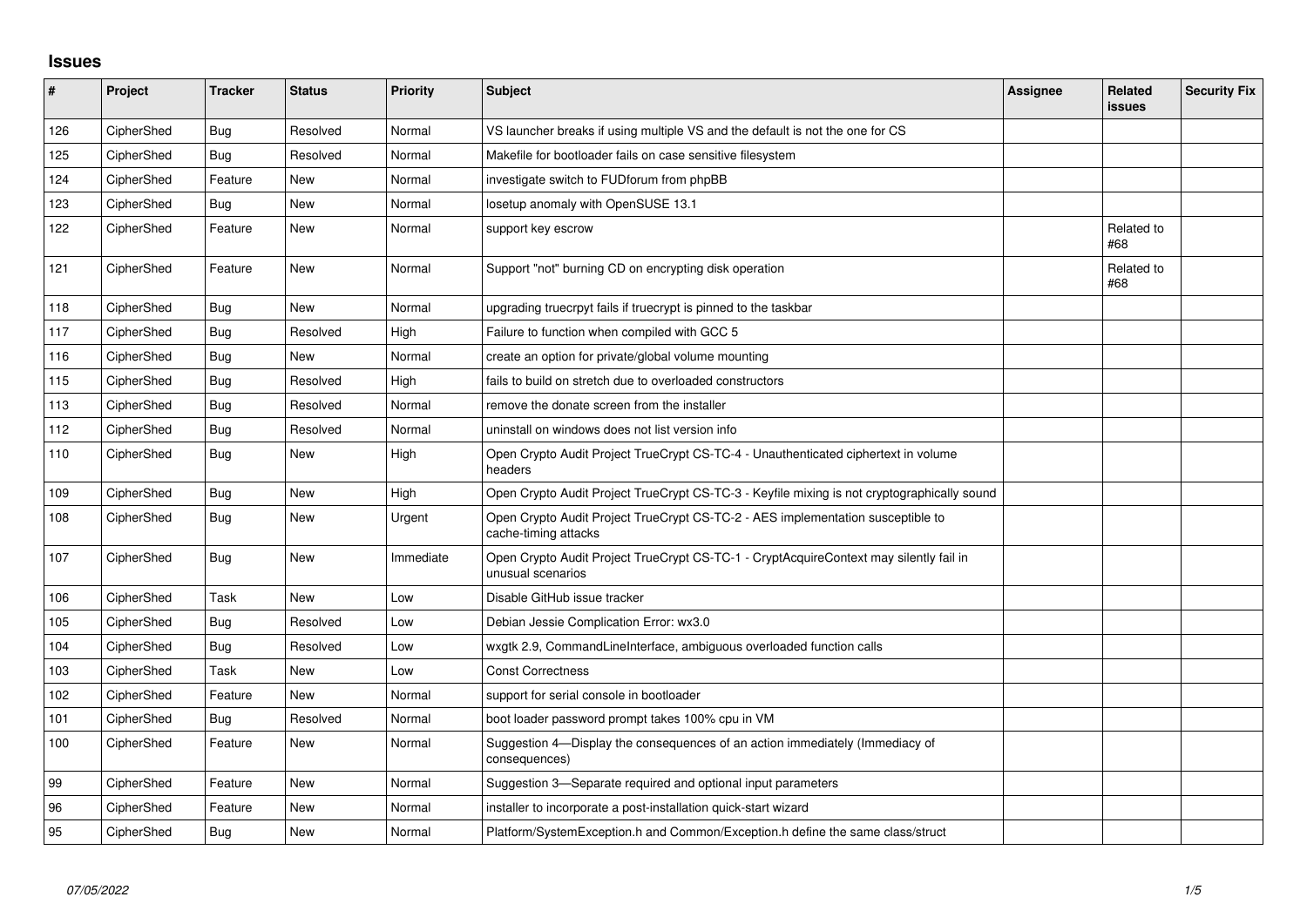| #  | Project    | <b>Tracker</b> | <b>Status</b> | <b>Priority</b> | Subject                                                                                                                                    | Assignee | Related<br>issues | <b>Security Fix</b> |
|----|------------|----------------|---------------|-----------------|--------------------------------------------------------------------------------------------------------------------------------------------|----------|-------------------|---------------------|
| 94 | CipherShed | Bug            | New           | High            | CipherShed Volume Creation Wizard: Encryption of Host Protected Area":"Encryption of Host<br>Protected Area" class #32770 not initialized? |          |                   |                     |
| 93 | CipherShed | Feature        | New           | Normal          | support "quick" encrypt for new media (especially flash/SSD)                                                                               |          |                   |                     |
| 92 | CipherShed | Feature        | New           | Normal          | allow change of cipher/key on encrypted container without decrypting                                                                       |          |                   |                     |
| 91 | CipherShed | Feature        | New           | Normal          | use linked libraries in kernel driver to isolate logical units and later support plugins                                                   |          |                   |                     |
| 90 | CipherShed | Feature        | <b>New</b>    | Normal          | cipher setting preference file                                                                                                             |          |                   |                     |
| 89 | CipherShed | Feature        | New           | Normal          | Support the Common Criteria Collaborative Protection Profile for Full Disk Encryption                                                      |          |                   |                     |
| 88 | CipherShed | <b>Bug</b>     | New           | Normal          | smart card support for containers                                                                                                          |          |                   |                     |
| 87 | CipherShed | Feature        | New           | Low             | support multiple hidden volumes                                                                                                            |          |                   |                     |
| 86 | CipherShed | <b>Bug</b>     | Resolved      | Normal          | Make ciphershed window titlebars different                                                                                                 |          |                   |                     |
| 85 | CipherShed | <b>Bug</b>     | New           | Normal          | Digcode.c is 9917 lines long, split it up                                                                                                  |          |                   |                     |
| 84 | CipherShed | <b>Bug</b>     | New           | Normal          | wcsncpy is subject to buffer overflow                                                                                                      |          |                   |                     |
| 83 | CipherShed | <b>Bug</b>     | New           | Normal          | deduplicate file names                                                                                                                     |          |                   |                     |
| 82 | CipherShed | Feature        | New           | Normal          | add sparse file detection to non-windows versions                                                                                          |          |                   |                     |
| 81 | CipherShed | Feature        | New           | Normal          | Decrypt System drive via commandline                                                                                                       |          |                   |                     |
| 80 | CipherShed | <b>Bug</b>     | New           | Low             | TEST CASE: ubuntu 14 GUI install                                                                                                           |          |                   |                     |
| 79 | CipherShed | Feature        | New           | Low             | document a list of file systems compatible with Hidden Volume usage                                                                        |          |                   |                     |
| 78 | CipherShed | <b>Bug</b>     | New           | Normal          | update the ciphershed.org website, automatically                                                                                           |          |                   |                     |
| 77 | CipherShed | <b>Bug</b>     | Resolved      | High            | boot loader is too big, regression on ff4d0578aff9269fdb654a213c850ce576fafd0a                                                             |          |                   |                     |
| 76 | CipherShed | <b>Bug</b>     | New           | Normal          | MakeSelfExtractingPackage used in CI cannot have dialog boxes                                                                              |          |                   |                     |
| 75 | CipherShed | Feature        | New           | Low             | code coverage - ConvertUTF.c                                                                                                               |          |                   |                     |
| 74 | CipherShed | <b>Bug</b>     | New           | Normal          | Hardcoded Build date in Help->About window                                                                                                 |          |                   |                     |
| 73 | CipherShed | Bug            | New           | Normal          | Truecrypt icon showing in taskbar                                                                                                          |          |                   |                     |
| 72 | CipherShed | <b>Bug</b>     | New           | Normal          | The installation fails, but a message (from windows?) says it succeeds and asks if you want<br>to reboot                                   |          |                   |                     |
| 71 | CipherShed | <b>Bug</b>     | New           | High            | passwords using non-ascii                                                                                                                  |          |                   |                     |
| 70 | CipherShed | Feature        | New           | Normal          | track git info in build                                                                                                                    |          |                   |                     |
| 69 | CipherShed | Feature        | <b>New</b>    | Low             | integration test: mounting and sharing volumes                                                                                             |          |                   |                     |
| 67 | CipherShed | Feature        | New           | Normal          | print a backup                                                                                                                             |          |                   |                     |
| 66 | CipherShed | Feature        | New           | Normal          | provide robust API for usermode interaction with kernel driver                                                                             |          |                   |                     |
| 65 | CipherShed | Feature        | New           | Normal          | pure 64 bit version for windows                                                                                                            |          | Related to<br>#63 |                     |
| 64 | CipherShed | Task           | New           | Normal          | Rewrite or remove LongReverse in Common/Dlgcode.c                                                                                          |          |                   |                     |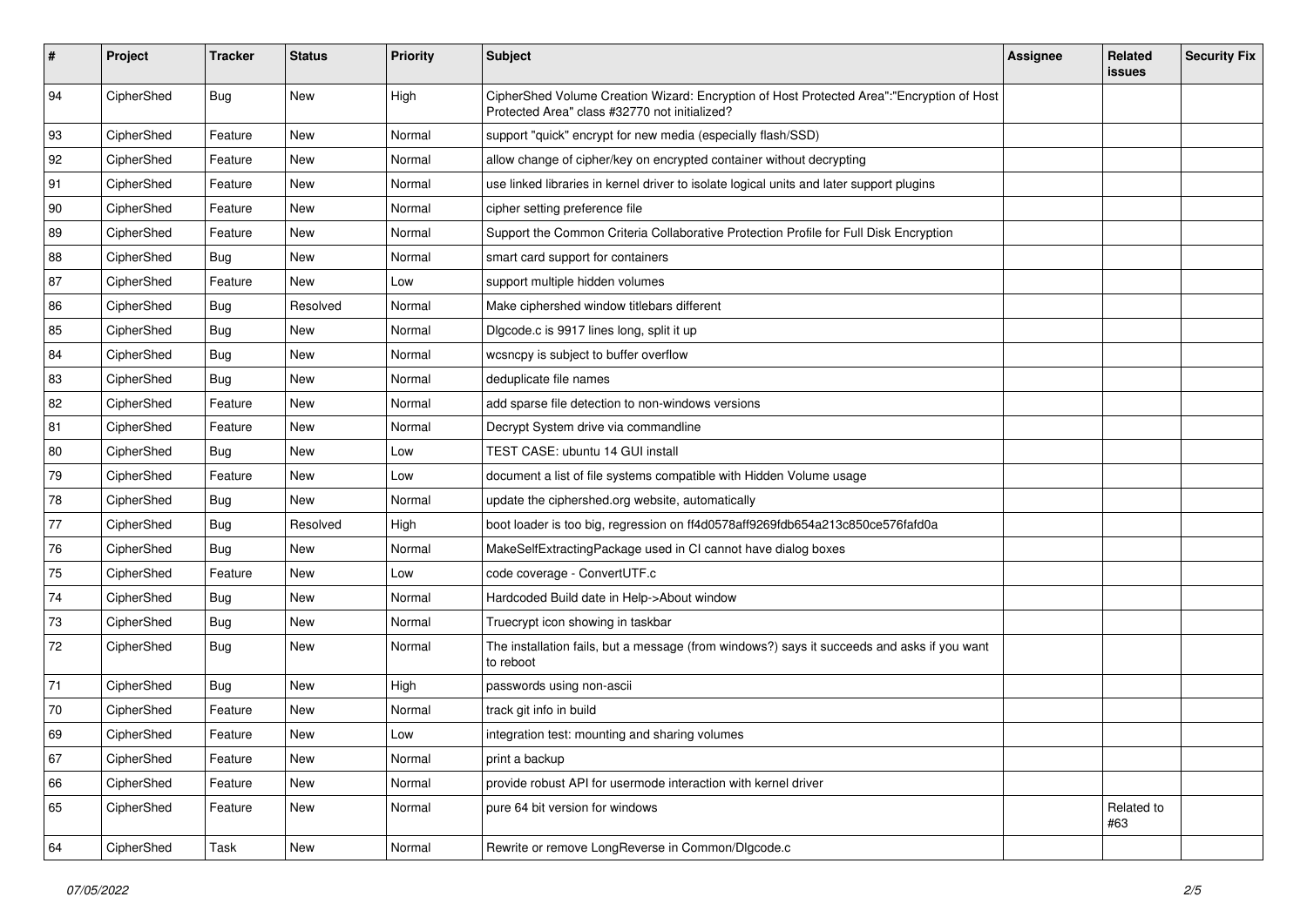| $\pmb{\#}$ | Project    | <b>Tracker</b> | <b>Status</b> | <b>Priority</b> | <b>Subject</b>                                                  | Assignee | Related<br>issues | <b>Security Fix</b> |
|------------|------------|----------------|---------------|-----------------|-----------------------------------------------------------------|----------|-------------------|---------------------|
| 63         | CipherShed | <b>Bug</b>     | New           | Normal          | 64 bit gui on 64 bit systems                                    |          | Related to<br>#65 |                     |
| 62         | CipherShed | Feature        | New           | Normal          | Administrative Configuration for Enterprise IT                  |          |                   |                     |
| 61         | CipherShed | Feature        | New           | Normal          | optionally support TPM                                          |          |                   |                     |
| 60         | CipherShed | Feature        | New           | Normal          | Enhanced UX - shell extension for container management          |          | Related to<br>#34 |                     |
| 59         | CipherShed | Bug            | New           | Low             | optimized rescue disk                                           |          | Related to<br>#52 |                     |
| 58         | CipherShed | Feature        | New           | Low             | Tablet / Touch screen / non-keyboard boot support               |          |                   |                     |
| 57         | CipherShed | Feature        | New           | Normal          | Skein support                                                   |          |                   |                     |
| 56         | CipherShed | <b>Bug</b>     | New           | Low             | FreeBSD support                                                 |          |                   |                     |
| 54         | CipherShed | Feature        | <b>New</b>    | Low             | Self Destruct Password                                          |          |                   |                     |
| 53         | CipherShed | Feature        | New           | Low             | Portable / non-admin volume browser                             |          |                   |                     |
| 52         | CipherShed | Feature        | New           | Low             | recovery utility & tools                                        |          | Related to<br>#59 |                     |
| 50         | CipherShed | Feature        | New           | Normal          | Linux FDE                                                       |          | Related to<br>#5  |                     |
| 49         | CipherShed | <b>Bug</b>     | Resolved      | High            | use a unit testing framework                                    |          | Blocks #38        |                     |
| 48         | CipherShed | <b>Bug</b>     | New           | High            | EncryptDataUnits() lacks error handling                         |          |                   |                     |
| $47\,$     | CipherShed | <b>Bug</b>     | New           | High            | GetWipePassCount() / WipeBuffer() can cause BSOD                |          |                   |                     |
| 46         | CipherShed | <b>Bug</b>     | New           | High            | MountVolume() device check bypass                               |          |                   |                     |
| 45         | CipherShed | <b>Bug</b>     | New           | High            | MainThreadProc() integer overflow                               |          |                   |                     |
| 44         | CipherShed | <b>Bug</b>     | New           | High            | TC_IOCTL_OPEN_TEST multiple issues                              |          |                   |                     |
| 43         | CipherShed | <b>Bug</b>     | New           | High            | IOCTL_DISK_VERIFY integer overflow                              |          |                   |                     |
| 42         | CipherShed | <b>Bug</b>     | New           | High            | TC_IOCTL_GET_SYSTEM_DRIVE_DUMP_CONFIG kernel pointer disclosure |          |                   |                     |
| 41         | CipherShed | <b>Bug</b>     | New           | High            | Windows kernel driver uses memset() to clear sensitive data     |          |                   |                     |
| 40         | CipherShed | <b>Bug</b>     | New           | High            | Multiple issues in the bootloader decompressor                  |          |                   |                     |
| 39         | CipherShed | <b>Bug</b>     | New           | High            | Sensitive information might be paged out from kernel stacks     |          |                   |                     |
| 38         | CipherShed | <b>Bug</b>     | New           | High            | Weak Volume Header key derivation algorithm                     |          | Blocked by<br>#49 |                     |
| 37         | CipherShed | <b>Bug</b>     | New           | High            | Open Crypto Audit Project issues                                |          |                   |                     |
| 36         | CipherShed | Feature        | New           | Normal          | support multiple actors to open an encrypted volume             |          |                   |                     |
| 35         | CipherShed | Feature        | Resolved      | High            | use Doxygen                                                     |          |                   |                     |
| 34         | CipherShed | Feature        | New           | Normal          | windows mount point support                                     |          | Related to<br>#60 |                     |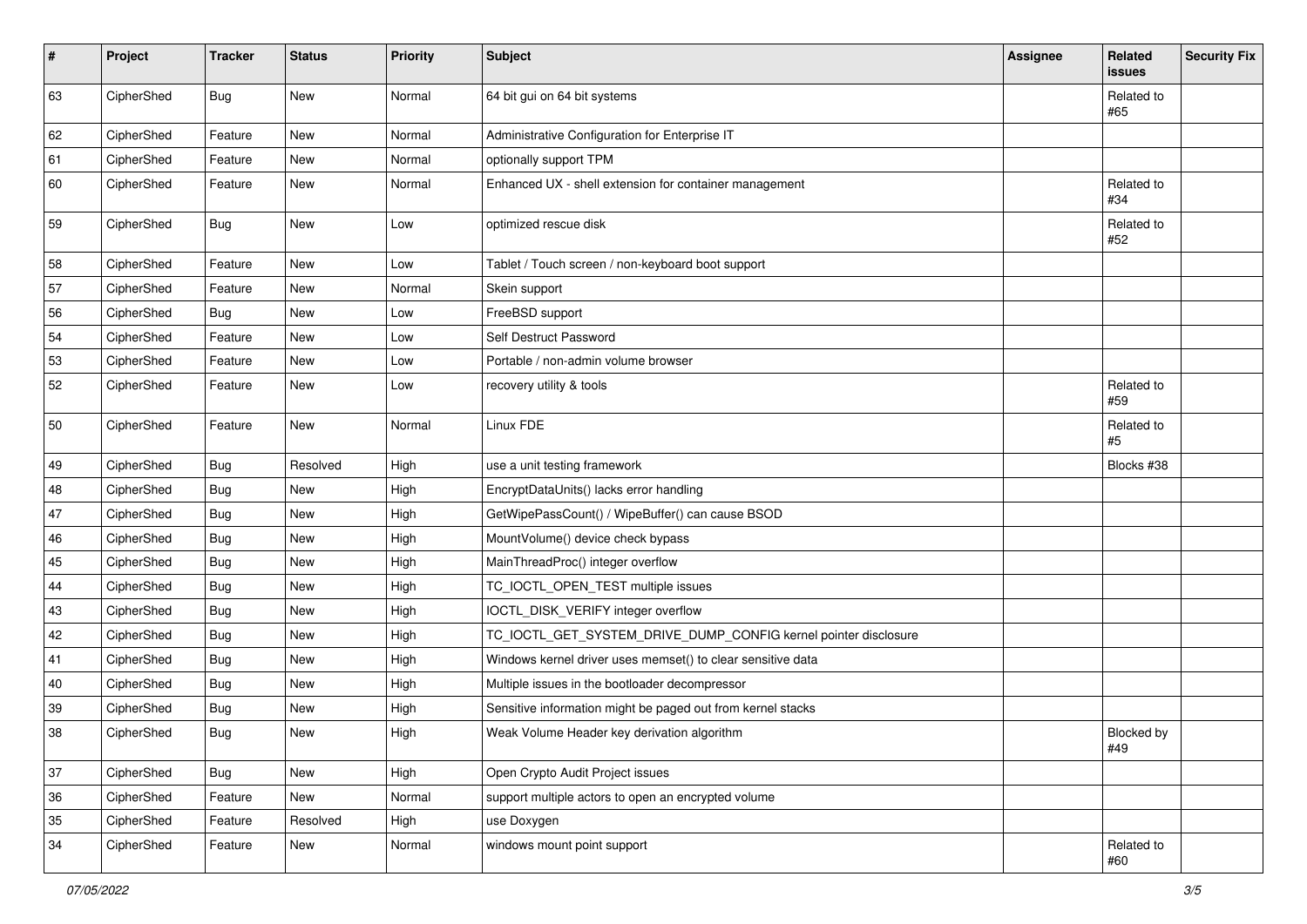| $\vert$ #      | Project    | <b>Tracker</b> | <b>Status</b> | <b>Priority</b> | <b>Subject</b>                                                 | <b>Assignee</b> | Related<br>issues                                         | <b>Security Fix</b> |
|----------------|------------|----------------|---------------|-----------------|----------------------------------------------------------------|-----------------|-----------------------------------------------------------|---------------------|
| 33             | CipherShed | Feature        | <b>New</b>    | Normal          | windows comamnd line volume creation                           |                 |                                                           |                     |
| 32             | CipherShed | Feature        | New           | Normal          | truecrypt.ch ideas thread                                      |                 |                                                           |                     |
| 30             | CipherShed | <b>Bug</b>     | Resolved      | Normal          | Allowed character description is wrong                         |                 | Related to<br>#31                                         |                     |
| 28             | CipherShed | <b>Bug</b>     | Resolved      | Normal          | Audit of 04af5c7 - Buffer Overflow: strcat                     |                 |                                                           |                     |
| 27             | CipherShed | <b>Bug</b>     | Resolved      | High            | Audit of 04af5c7 - Buffer Overflow: sprintf                    |                 |                                                           |                     |
| 26             | CipherShed | <b>Bug</b>     | <b>New</b>    | Normal          | Large External Drive Support on Mac (>512byte sector size)     |                 |                                                           |                     |
| 25             | CipherShed | Task           | New           | Normal          | Broken applinks                                                |                 | Related to<br>#14                                         |                     |
| 21             | CipherShed | <b>Bug</b>     | <b>New</b>    | High            | Method of mounting may be exploited                            |                 |                                                           |                     |
| 20             | CipherShed | Task           | <b>New</b>    | Normal          | Create dmg for os x                                            |                 |                                                           |                     |
| 19             | CipherShed | Task           | <b>New</b>    | Normal          | Create pkgbuild for arch                                       |                 |                                                           |                     |
| 18             | CipherShed | Task           | <b>New</b>    | Normal          | Create rpm packaging                                           |                 |                                                           |                     |
| 17             | CipherShed | Task           | New           | Normal          | Create debian packaging                                        |                 |                                                           |                     |
| 14             | CipherShed | <b>Bug</b>     | New           | Normal          | Fixes urls in ui (/applink? links)                             |                 | Related to<br>#25                                         |                     |
| 11             | CipherShed | Feature        | New           | Low             | Cipher set enablement                                          |                 |                                                           |                     |
| 10             | CipherShed | Feature        | <b>New</b>    | Low             | Two-factor Pre-boot-authentication with USB stick and Password |                 |                                                           |                     |
| $\overline{8}$ | CipherShed | Task           | New           | Normal          | Get graphics artist to work on artwork, icons                  |                 |                                                           |                     |
| 3              | CipherShed | Task           | New           | Normal          | Finish initial bitmaps and icons                               |                 |                                                           |                     |
| $\overline{2}$ | CipherShed | Task           | New           | Normal          | Upgrade installer to uninstall TrueCrypt                       |                 | Related to<br>#1, Related<br>to #13,<br>Related to<br>#16 |                     |
| 6              | CipherShed | Task           | <b>New</b>    | Normal          | Windows build, installer, VM                                   | <b>Bill Cox</b> |                                                           |                     |
| $\overline{4}$ | CipherShed | Task           | <b>New</b>    | Normal          | Get Windows executable signing key                             | <b>Bill Cox</b> |                                                           |                     |
| 15             | CipherShed | Task           | New           | Normal          | Create Gnu Info page                                           | Eugene Wang     | Related to<br>#12                                         |                     |
| 12             | CipherShed | Task           | In Progress   | Normal          | <b>Write Documentation</b>                                     | Eugene Wang     | Related to<br>#15                                         |                     |
| 127            | CipherShed | Bug            | Resolved      | Normal          | remove #if 0 code                                              | Jason Pyeron    |                                                           |                     |
| 119            | CipherShed | <b>Bug</b>     | Resolved      | Immediate       | DLL side loading attack vulnerability                          | Jason Pyeron    |                                                           |                     |
| 55             | CipherShed | Bug            | In Progress   | Normal          | Unified Extensible Firmware Interface (UEFI)                   | Jason Pyeron    | Related to<br>#51                                         |                     |